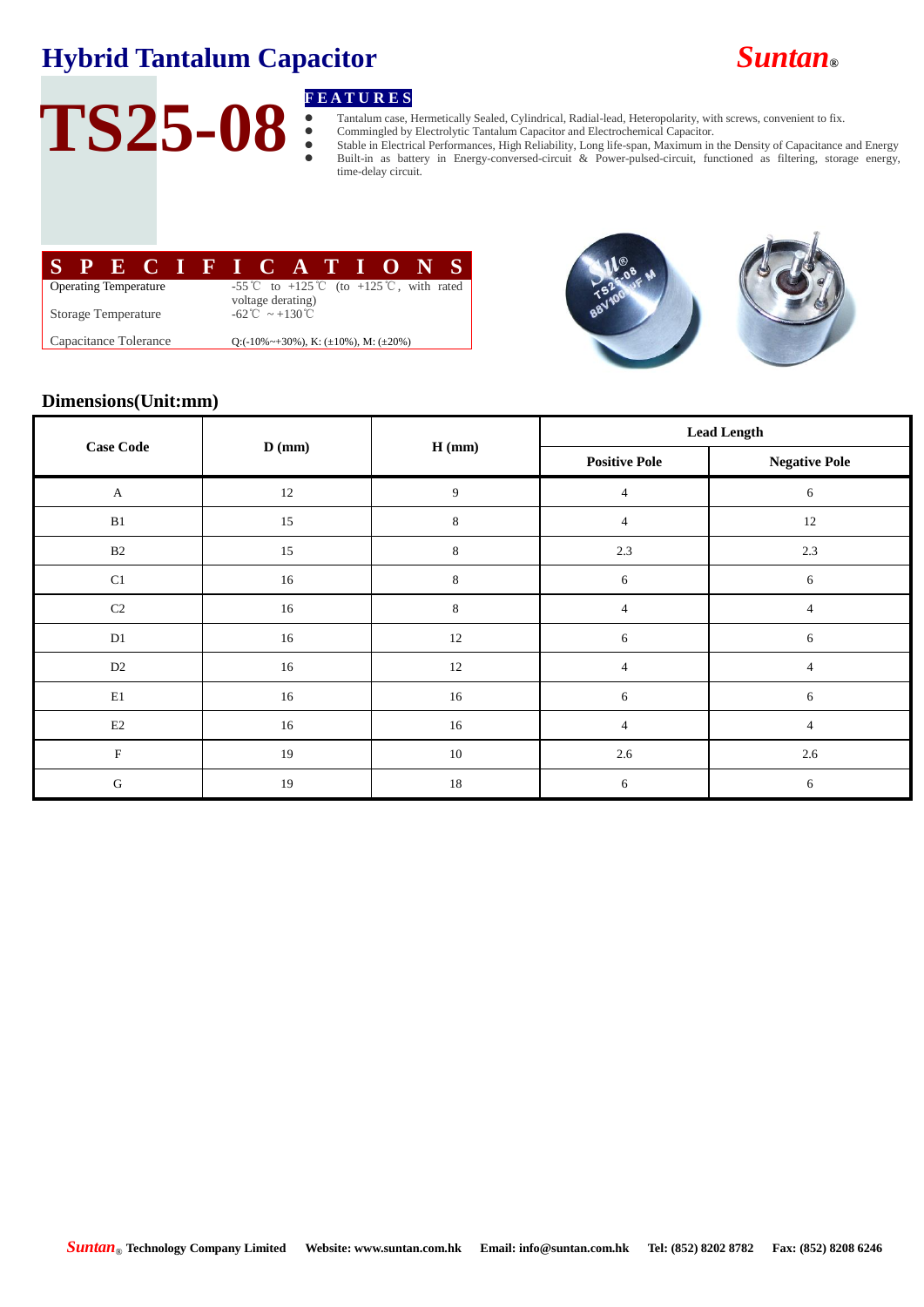

### **Electrical Characteristics**

| <b>Rated</b><br><b>Voltage</b> | Category<br><b>Voltage</b> | <b>Surge</b><br><b>Voltage</b> | Cap.<br>$(\mu \hat{F})$ | tg $\delta$<br>(%) | <b>ESR</b><br>$\widehat{1\text{kHz}}$ | <b>DCL</b>     | $(\mu A)$ | <b>Impedance</b><br>at $(\Omega)$<br>100Hz | <b>Case Code</b> |
|--------------------------------|----------------------------|--------------------------------|-------------------------|--------------------|---------------------------------------|----------------|-----------|--------------------------------------------|------------------|
| $\overline{(\text{V})}$        | $(V)^{2}$                  | $\overline{\text{W}}$          |                         |                    |                                       | 25°C           | 85°C      | $-55^{\circ}$ C                            |                  |
|                                |                            |                                | 10000                   | 125                | 0.35                                  | 60             | 480       | 5.2                                        | B1/B2            |
| 10                             | 6                          | 11                             | 10000                   | 120                | 0.2                                   | 50             | 400       | 4.6                                        | C1/C2            |
|                                |                            |                                | 15000                   | 120                | 0.2                                   | 100            | 800       | 3.6                                        | D1/D2            |
|                                |                            |                                | 22000                   | 120                | 0.1                                   | 160            | 1200      | 3.4                                        | $\rm E1/E2$      |
|                                | 9.5                        | 17.6                           | 2200                    | 120                | 0.8                                   | 28             | 220       | 20                                         | $\mathbf A$      |
|                                |                            |                                | 5000                    | 105                | 0.35                                  | 60             | 480       | 5.0                                        | B1/B2            |
| 16                             |                            |                                | 6200                    | 100                | 0.2                                   | 50             | 400       | 4.4                                        | C1/C2            |
|                                |                            |                                | 9000                    | 100                | 0.2                                   | 100            | 800       | 3.6                                        | D1/D2            |
|                                |                            |                                | 13500                   | 100                | 0.1                                   | 160            | 1200      | 3.4                                        | E1/E2            |
|                                |                            |                                | 1800                    | 100                | 0.6                                   | 35             | 280       | $28\,$                                     | $\mathbf{A}$     |
|                                |                            |                                | 3800                    | 85                 | 0.35                                  | 60             | 480       | 4.8                                        | B1/B2            |
| 25                             | 15                         | 27.5                           | 3800                    | 80                 | 0.2                                   | 50             | 400       | 4.6                                        | C1/C2            |
|                                |                            |                                | 4200                    | 80                 | 0.2                                   | 50             | 400       | 4.4                                        | $\rm C1/C2$      |
|                                |                            |                                | 6000                    | 80                 | 0.2                                   | 100            | 800       | 3.6                                        | D1/D2            |
|                                |                            |                                | 9000                    | 80                 | 0.1                                   | 160            | 1200      | 3.4                                        | $\rm E1/E2$      |
| 30                             | 18                         | 33                             | 3000                    | 85                 | 0.4                                   | 60             | 480       | 5.2                                        | B1/B2            |
|                                |                            |                                | 3400                    | 80                 | 0.25                                  | 50             | 400       | 4.8                                        | C1/C2            |
|                                | 20                         | 38.5                           | 820                     | 60                 | 1.2                                   | 20             | 160       | $30\,$                                     | A                |
|                                |                            |                                | 2500                    | 55                 | 0.4                                   | 60             | 480       | 4.6                                        | B1/B2            |
| 35                             |                            |                                | 2500                    | 50                 | 0.25                                  | 50             | 400       | 4.4                                        | C1/C2            |
|                                |                            |                                | 4600                    | 50                 | 0.2                                   | 100            | 800       | 3.8                                        | D1/D2            |
|                                |                            |                                | 7000                    | 50                 | 0.1                                   | 160            | 1200      | 3.4                                        | $\rm E1/E2$      |
|                                | 24                         | 44                             | 100                     | 30                 | 2.8                                   | $\overline{4}$ | 30        | 40                                         | $\mathbf{A}$     |
| 40                             |                            |                                | 500                     | 50                 | 2.0                                   | 10             | 80        | 20                                         | A                |
|                                |                            |                                | 1000                    | 35                 | 1.0                                   | 20             | 160       | $10\,$                                     | A                |
|                                | 30                         | 55                             | 680                     | 40                 | 1.2                                   | 28             | 220       | 12.8                                       | A                |
|                                |                            |                                | 1000                    | 40                 | 0.3                                   | 35             | 325       | 5.4                                        | C1/C2            |
|                                |                            |                                | 1400                    | 40                 | 0.25                                  | 50             | 400       | 5.2                                        | C1/C2            |
|                                |                            |                                | 1500                    | 45                 | 0.4                                   | 60             | 480       | 5.0                                        | B1/B2            |
| 50                             |                            |                                | 1500                    | 40                 | 0.25                                  | 50             | 400       | 4.0                                        | $\rm C1/C2$      |
|                                |                            |                                | 1600                    | 40                 | 0.25                                  | 50             | 400       | 4.0                                        | C1/C2            |
|                                |                            |                                | 2800                    | 40                 | 0.2                                   | 100            | 800       | 2.8                                        | D1/D2            |
|                                |                            |                                | 4200                    | 40                 | $0.1\,$                               | 160            | 1200      | 2.1                                        | E1/E2            |
|                                |                            |                                | 8000                    | 40                 | 0.06                                  | 200            | 1600      | 1.2                                        | G                |
| 60                             | 36                         | 66                             | 875                     | 40                 | 0.35                                  | 50             | 400       | 8.0                                        | C1/C2            |
|                                |                            |                                | 980                     | 45                 | 0.5                                   | 60             | 480       | 7.6                                        | B1/B2            |
|                                |                            |                                | 1000                    | 40                 | 0.35                                  | 50             | 400       | 7.0                                        | C1/C2            |
|                                | 38                         | 70                             | 470                     | 30                 | 0.35                                  | 30             | 240       | 12.8                                       | C1/C2            |
|                                |                            |                                | 500                     | 35                 | 1.4                                   | 25             | 200       | 10.6                                       | $\mathbf{A}$     |
|                                |                            |                                | 610                     | 30                 | 0.35                                  | 42             | 336       | 8.2                                        | C1/C2            |
|                                |                            |                                | 1000                    | 30                 | 0.4                                   | 60             | 480       | 7.6                                        | B1/B2            |
| 63                             |                            |                                | 1200                    | 30                 | 0.25                                  | 80             | 640       | 6.8                                        | D1/D2            |
|                                |                            |                                | 1800                    | 30                 | 0.15                                  | 100            | 800       | 4.2                                        | E1/E2            |
|                                |                            |                                | 2200                    | 25                 | 0.4                                   | 120            | 960       | 3.0                                        | E1/E2            |
|                                |                            |                                | 2200                    | $25\,$             | $0.4\,$                               | 120            | 960       | 2.8                                        | $\mathbf F$      |

*Suntan*® **Technology Company Limited Website: www.suntan.com.hk Email: info@suntan.com.hk Tel: (852) 8202 8782 Fax: (852) 8208 6246**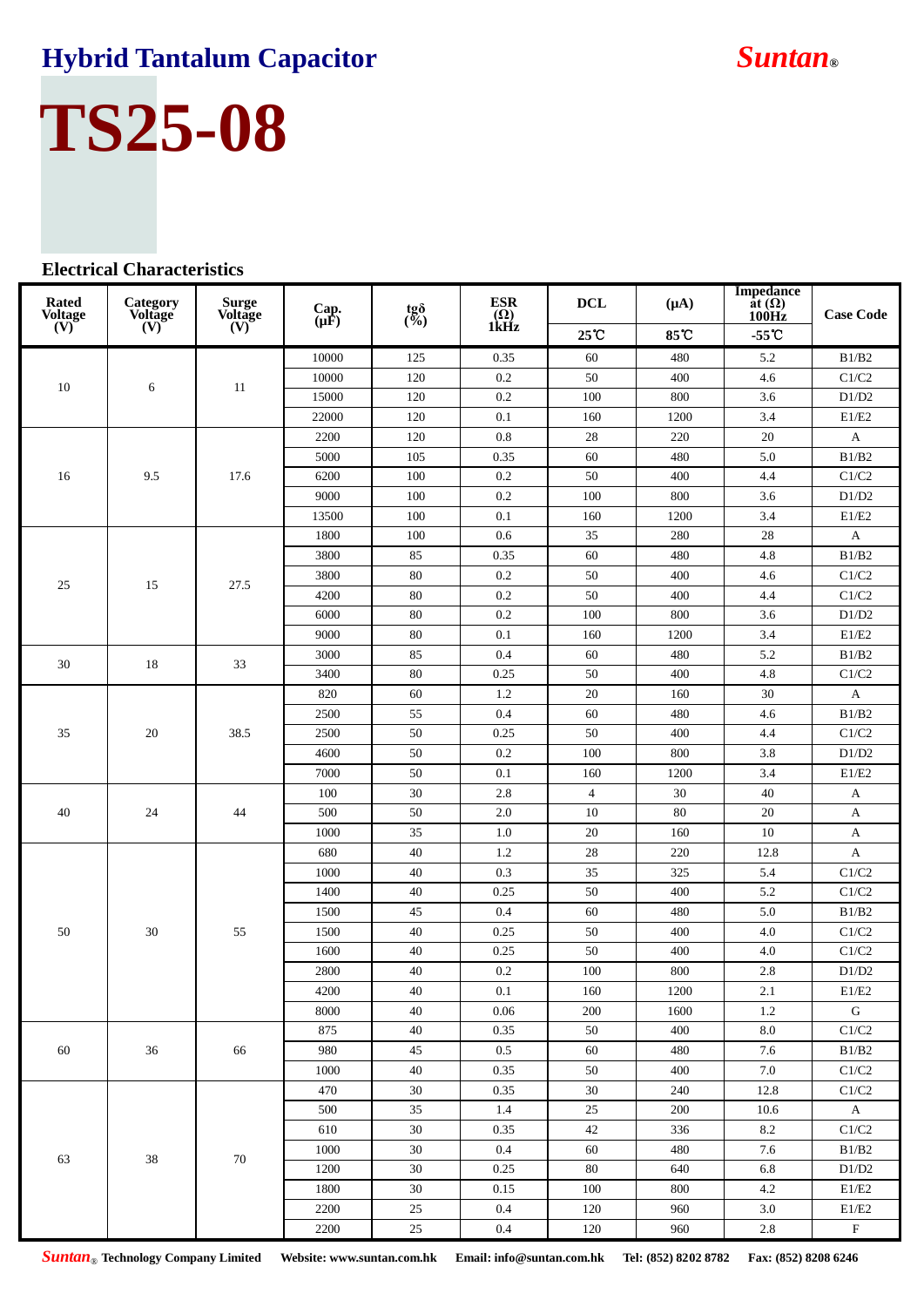# **TS25-08**

## **Electrical Characteristics**

| <b>Rated</b><br><b>Voltage</b> | Category<br>Voltage | <b>Surge</b><br><b>Voltage</b> | $\operatorname*{Cap.}_{(\mu\mathbb{F})}$ | tg $\delta$<br>(%) | <b>ESR</b><br>$\overline{\overset{(\Omega)}{\text{1kHz}}}$ | <b>DCL</b> | $(\mu A)$ | <b>Impedance</b><br>at $(\Omega)$<br>100Hz | <b>Case Code</b> |
|--------------------------------|---------------------|--------------------------------|------------------------------------------|--------------------|------------------------------------------------------------|------------|-----------|--------------------------------------------|------------------|
| (V)                            | (V)                 | (V)                            |                                          |                    |                                                            | 25°C       | 85℃       | $-55^{\circ}$ C                            |                  |
|                                | 45                  | 82.5                           | 565                                      | 20                 | 0.5                                                        | 50         | 400       | 9.0                                        | C1/C2            |
|                                |                     |                                | 630                                      | 25                 | 0.6                                                        | 60         | 480       | 8.2                                        | B1/B2            |
| 75                             |                     |                                | 700                                      | 20                 | 0.5                                                        | 50         | 400       | 8.0                                        | C1/C2            |
|                                |                     |                                | 1400                                     | 20                 | 0.15                                                       | 105        | 945       | 7.5                                        | D1/D2            |
|                                |                     |                                | 1400                                     | 20                 | 0.15                                                       | 105        | 945       | 7.5                                        | E1/E2            |
|                                |                     | 88                             | 220                                      | 30                 | 1.6                                                        | 14         | 110       | 20                                         | $\mathbf{A}$     |
|                                | 48                  |                                | 500                                      | 25                 | 0.35                                                       | 44         | 352       | 10                                         | C1/C2            |
| 80                             |                     |                                | 600                                      | 25                 | 0.30                                                       | 48         | 384       | 12                                         | D1/D2            |
|                                |                     |                                | 1000                                     | 25                 | 0.25                                                       | 88         | 704       | 8.0                                        | D1/D2            |
|                                |                     |                                | 1500                                     | 25                 | 0.15                                                       | 130        | 1084      | 6.2                                        | E1/E2            |
|                                | 60                  | 110                            | 100                                      | 25                 | 2.2                                                        | 8          | 65        | 40                                         | A                |
|                                |                     |                                | 180                                      | 25                 | 0.4                                                        | 26         | 208       | 18                                         | C1/C2            |
| 100                            |                     |                                | 360                                      | 25                 | 0.8                                                        | 50         | 400       | 32                                         | C1/C2            |
|                                |                     |                                | 360                                      | 25                 | 0.35                                                       | 50         | 400       | 16                                         | D1/D2            |
|                                |                     |                                | 540                                      | 25                 | 0.3                                                        | 80         | 640       | 14                                         | E1/E2            |
|                                | 66                  | 121                            | 130                                      | 20                 | 0.45                                                       | 15         | 120       | 30                                         | C1/C2            |
| 110                            |                     |                                | 260                                      | 20                 | 0.35                                                       | 30         | 240       | 18                                         | D1/D2            |
|                                |                     |                                | 390                                      | 20                 | 0.3                                                        | 50         | 400       | 16                                         | E1/E2            |
| 125                            | 75                  | 138                            | 68                                       | 20                 | 2.6                                                        | 8          | 65        | 40                                         | $\mathbf{A}$     |
|                                |                     |                                | 100                                      | 20                 | 0.5                                                        | 12         | 100       | 30                                         | C1/C2            |
|                                |                     |                                | 210                                      | 20                 | 1.25                                                       | 50         | 224       | 36                                         | C1/C2            |
|                                |                     |                                | 200                                      | 20                 | 0.4                                                        | 28         | 224       | 18                                         | D1/D2            |
|                                |                     |                                |                                          |                    | 300                                                        | 20         | 0.3       | 42                                         | 336              |

### **Dimensions (Unit:mm)**

Case Code: A Φ12x9 Layout Case Code: B1 Φ15x8 Layout Case Code: B2 Φ15x8 Layout









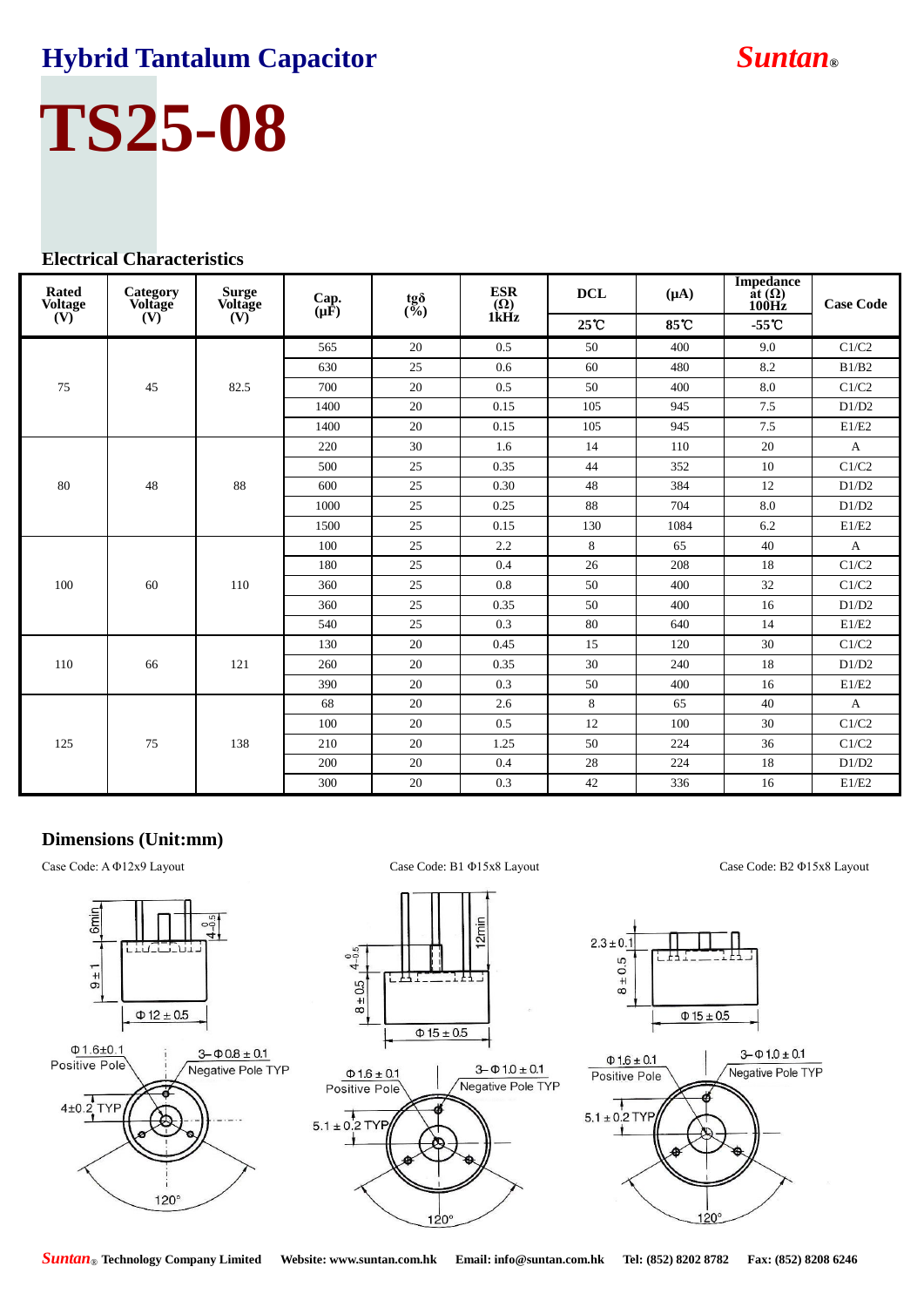# **TS25-08**

### **Dimensions(Unit:mm)**









Case Code: C1 Φ16x8 Layout Case Code: C2 Φ16x8 Layout Case Code: D1 Φ16x12 Layout





Case Code: D2 Φ16x12 Layout Case Code: E1 Φ16x16 Layout Case Code: E2 Φ16x16 Layout



Positive Pole  $\Phi$  1.6 ± 0.1